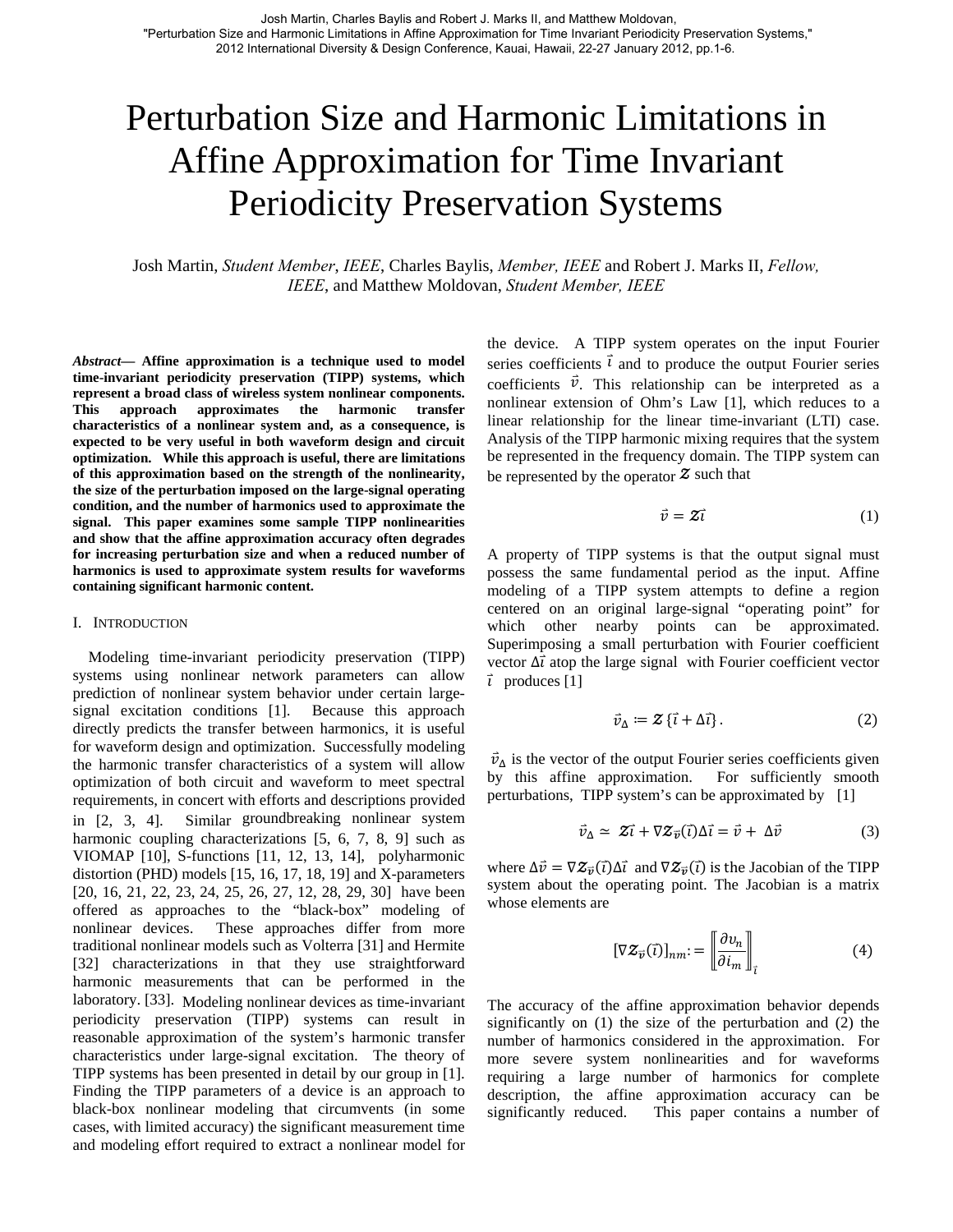simulations of errors resulting from the approximation for various TIPP systems and perturbations.

#### II. TIPP SIMULATIONS

A simple operating point and perturbation will be chosen to show the effects of perturbation size and nonlinearity strength for low harmonic input levels. The relative error of each approximation is measured using percent RMS Error:

% RMS Error = 
$$
\sqrt{\frac{\sum_{i=1}^{n} (Actual - Approx)^2}{\sum_{i=1}^{n} (Actual)^2}} \times 100
$$
 (5)

We consider the case where the temporal output is a nonlinear function of the input, i.e.

$$
v(t) = g(i(t)).\tag{6}
$$

When  $i(t)$  is periodic with period T then, for any function  $g(i(t))$  will be periodic with the same period. The Fourier coefficients are extracted from these periodic signals and they are used to establish the TIPP relationship in (1) about some operating point. Some useful nonlinearities are shown in Fig. 1. Fig. 1(a) shows a linear system, given by

$$
g(i) = i. \tag{7}
$$

Fig. 1(b) shows an operation of full-wave rectification, given by

$$
g(i) = |i|.\tag{8}
$$

Fig. 1(c) shows a sigmoid nonlinearity,

$$
g(i) = \frac{\tanh(\alpha i)}{\tanh \alpha} \tag{9}
$$

for  $\alpha = 1, 2, 3, 4$ , and 5. Fig. 1(d) shows an exponential nonlinearity,

$$
g(i) = \frac{\exp(-\alpha i)}{\exp(-\alpha)},
$$
\n(10)

for  $\alpha = 1, 2, 3, 4$ , and 5. In both the case of the hyperbolic tangent and exponential ratios, a higher value of  $\alpha$  indicates a stronger nonlinearity. The sigmoid nonlinearity, in particular, portrays the properties of a saturating amplifier.

## *A. Sigmoid Nonlinearity, Cosine Stimulus and Cosine Perturbation*

Fig. 2 shows the prediction of the output to a linear system with a sigmoid input-output characteristic, using a cosine waveform as the input operating point and a cosine perturbation of twice the frequency of the operating-point cosine (second harmonic). Fig. 2(a) shows the input, the perturbation, and Fig. 2(b) shows the output approximation and actual signal, where the perturbation has a peak amplitude of one-third of the large-signal amplitude. It can be seen that the output approximation and the signal are nearly identical.

For this simulation, the amplitude of the cosine is insignificant compared to the amplitude necessary to run the sigmoid into compression. Since this nonlinearity is not driven very hard, it tends to mimic a linear response. Regardless of perturbation size, the error significantly drops

> for levels of harmonics greater than 1. Fig.  $2(c)$ shows the percent RMS error as a function of the number of harmonics used in the approximation and perturbation size. From this plot it appears that for all perturbation sizes, the error does not significantly decrease when using more than one harmonic for the approximation.

> For a sigmoid with stronger nonlinearity, the affine approximation accuracy declines, and shows more dependence upon perturbation size and the number of harmonics used in the approximation. Fig. 3 shows the corresponding results for a strong sigmoid. Fig. 3(c) shows

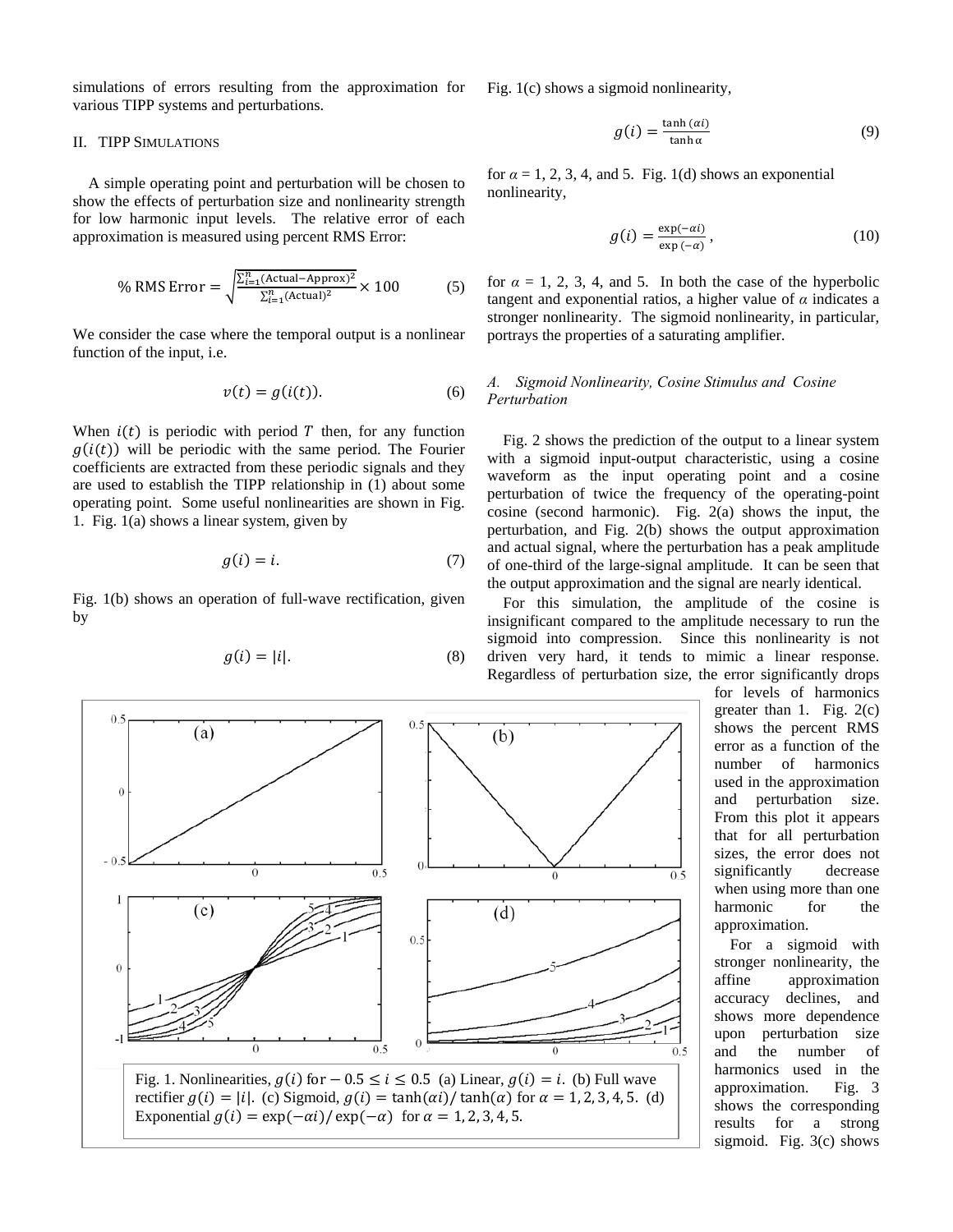

Fig. 2. The solid line in (a) is the sinusoid used as the input to a sigmoid nonlinearity with parameter  $\alpha = 1$ . The output is the dashed line in (a). The input is perturbed by the dash-dot sinusoid in (a). The true output due to the perturbed input is shown in (b) with a dash-dot line. The TIPP approximation using 15 harmonics, nearly graphically indistinguishable, is also shown in (b) with a solid line. The percent error is shown in (c) as a function of perturbation size and number of harmonics used in the TIPP approximation. The perturbation in (a) is 30% relative to the o perating point.

that there is significant error in the affine approximation for all but small perturbation sizes. For low perturbation sizes, 5 harmonics seems nearly sufficient for accurate prediction of the behavior; this is the number of harmonics used in many nonlinear network analyzer measurements. The fact that the error does not improve for additional harmonics at large perturbation sizes seems an indication that the affine approximation is so far from the true response that additional harmonics actually make the approximation worse. These results show consistency with the assumption that perturbations must be small for accurate affine approximation in strongly nonlinear systems.

# *B. Full-Wave Rectified Nonlinearity, Cosine Operating Point With Cosine Perturbation*

Fig. 4 shows the results for a full-wave rectified nonlinearity with a cosine large-signal and a cosine perturbation. As in the first case, the perturbation shown in Fig. 4(a) and 4(b) has an amplitude that is one-third of the large-signal amplitude. As expected, the error seems to increase with increased perturbation size. A significant error can be seen even for large numbers (15 to 20) of harmonics for larger perturbations. The affine model is only valid for small perturbations.

# *C. Normalized Exponential Nonlinearity, Cosine Operating Point and Cosine Perturbation*

Fig. 5 shows results for a weak normalized exponential nonlinearity, while Fig. 6 shows results for a strongly normalized exponential nonlinearity. In both cases, the time-domain plots show a perturbation with an amplitude that is one-third of the large-signal amplitude. The normalized exponential appears to be a good candidate for the affine model when the nonlinearity is weak. The fact that the error is relatively low for even high perturbations indicates that the system is nearly linear about the operating point. This is, however, shown to not be consistent for increasing nonlinearity strength. The strong normalized exponential nonlinearity has the most dramatic error rates among the tested TIPP operators.

## III. CONCLUSIONS

The results of the simple TIPP system simulations show that the affine approximation is useful for many nonlinear systems provided (1) the perturbations remains small (the limit of perturbation size depends on the nonlinearity) and (2) a sufficient number of harmonics is used. The number of required harmonics is dependent on the perturbation used. A square wave, for example, has Fourier coefficients that decay as 1/*n* whereas a continuous triangular wave decays as  $1/n^2$ . More coefficients are therefore required to characterize the square wave.

The accuracy of the affine approximation as the perturbation size increases is, as expected, system dependent. There are TIPP systems for which the affine approximation is ill-suited.

## **REFERENCES**

- 1. C. Baylis and R.J. Marks II, "Small Perturbation Harmonic Coupling In Nonlinear Periodicity Preservation Circuit," (in review)
- 2. J. de Graaf, H. Faust, J. Alatishe, and S. Talapatra, "Generation of Spectrally Confined Transmitted Radar Waveforms," Proceedings of the IEEE Conference on Radar, 2006, pp. 76-83.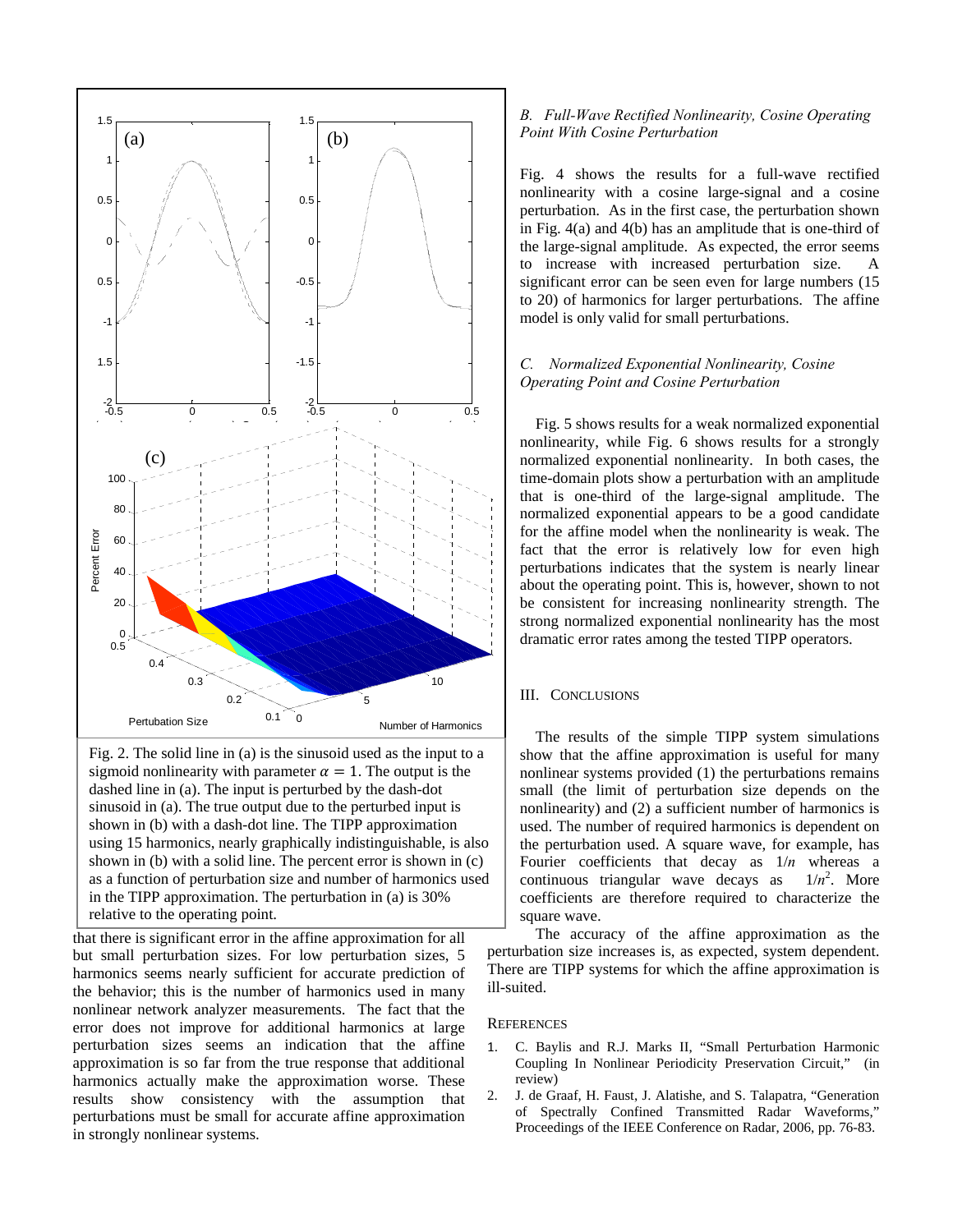<span id="page-3-5"></span><span id="page-3-4"></span><span id="page-3-3"></span><span id="page-3-2"></span><span id="page-3-1"></span>

<span id="page-3-10"></span><span id="page-3-9"></span><span id="page-3-8"></span><span id="page-3-7"></span><span id="page-3-6"></span>Fig. 3. The solid line in (a) is the sinusoid used as the input to a sigmoid nonlinearity with parameter  $\alpha = 5$ . This simulation differs from Fig.2 in that the sigmoid is significantly more nonlinear. The output is the dashed line in (a). The input is perturbed by the dash-dot sinusoid in (a). The true output due t o the perturbed input is shown in (b) with a dash-dot line. The TIPP approximation using 15 harmonics is also shown in (b ) with a solid line. The discrepancy between the approximation and the true output shows the natural limitation imposed by simulating a finite number of harmonics. The percent error is shown in (c) as a function of perturbation size and number of harmonics used in the TIPP approximation. The perturbation i n (a) is 30% relative to the operating point.

- <span id="page-3-11"></span>3. C. Baylis, L. Wang, M. Moldovan, J. Martin, H. Miller, L. Cohen, and J. de Graaf, "Designing Transmitters for Spectral Conformity: Power Amplifier Design Issues and Strategies," Accepted for publication in *IET Radar, Sonar, and Navigation*, June 2011.
- <span id="page-3-12"></span><span id="page-3-0"></span>4. C. Baylis, L. Wang, M. Moldovan, J. Martin, H. Miller, L. Cohen, and J. de Graaf, "Designing for Spectral Conformity: Issues in Power Amplifier Design," IEEE Waveform Diversity Conference, Niagara Falls, Ontario, Canada, August 2010.

5. Loren Betts, "Vector and Harmonic Amplitude/Phase Corrected Multi-Envelope Stimulus Response Measurements of Nonlinear Devices, *IEEE MTT-S Internatonal Microwave Symposium 2008*, pp. 261-264

6. M. Isaksson et al.,"A Comparative Analysis of Behavioral Models for RF Power Amplifiers," *IEEE Transactions on Microwave Theory and Techniques*, Vol. 54, No. 1, pp. 348-359, January 2006..

7. J. A. Jargon, K. C. Gupta, and D. C. DeGroot, "Nonlinear large-signal scattering parameters: Theory and application," in 63rd ARFTG Microwave Measurement Conf. Dig., Jun. 2004, pp. 157–174.

8. J. C. Pedro et al., "A Comparative Overview of Microwave and Wireless Power-Amplifier Behavioral Modeling Approaches," *IEEE Transactions on Microwave Theory and Techniques*, Vol.53, No.4, April 2005.

Behavioral Modeling for RF and Microwave Design," 9. J. Wood and D. E. Root, "Fundamentals of Nonlinear Chap 3, Artech House, 2005.

S-parameter equivalent for weakly nonlinear RF and 10. F. Verbeyst and M. Vanden Bossche, "VIOMAP, the microwave devices," IEEE Transactions of Microwave Theory & Technology, vol. 42, no. 12, pp.2531-2535, Dec 1994.

D. Schreurs, "A method to select correct stimuli levels for 11. M. Myslinski, F. Verbeyst, F.; M. Bossche Vanden, S-functions behavioral model extraction," Microwave Symposium Digest (MTT), 2010 IEEE MTT-S International , vol., no., pp.1-1, 23-28 May 2010, doi: 10.1109/MWSYM.2010.5518233

of nonlinear scattering functions and X-parameters," 2010 12. Guoquan Sun, Yanfeng Xu, Anhui Liang, "The study International Conference on Microwave and Millimeter Wave Technology (ICMMT), 2010 , pp. 1086 - 1089DOI: 10.1109/ICMMT.2010.5525111.

"Characterizing components under large signal excitation: 13. J. Verspecht, M. Vanden Bossche, and F. Verbeyst, Defining sensible 'large signal S-parameters'" in 49th ARFTG Conf. Dig., 1997, pp. 109–117.

"Linearization of Large-Signal Scattering Functions," IE EE Transactions on Microwave Theory and Techniques, 14. Jan Verspecht, Dylan F. Williams, Dominique Schreurs, Kate A. Remley, and Michael D. McKinley, vol. 53, no, 4, 2005, pp. 1369-1376.

Symposium Digest, 2009. MTT '09. pp. 977-980. DOI: Wang, Lin-Kun Wu, "Characterization of annular-structure RF LDMOS transistors using polyharmonic distortion model," IEEE MTT-S International Microwave 10.1109/MWSYM.2009.5165862. 15. Chia-Sung Chiu, Kun-Ming Chen, Guo-Wei Huang, Chih-Hua Hsiao, Kuo-Hsiang Liao, Wen-Lin Chen, Sheng-Chiun Wang, Ming-Yi Chen, Yu-Chi Yang, Kai-Li

16. Chia-Sung Chiu, Kun-Ming Chen, Guo-Wei Huang, Shu-Yu Lin, Bo-Yuan Chen, Cheng-Chou Hung, Sheng-Yi Huang, Cheng-Wen Fan, Chih-Yuh Tzeng, Sam Chou, "Power improvement for 65nm nMOSFET with high-

Radio Frequency Integrated Circuits Symposium (RFIC), pp.589tensile CESL and fast nonlinear behavior modeling," 2010 IEEE 592. DOI: 10.1109/RFIC.2010.5477258 .

- 17. D.E. Root, J. Verspecht, D. Sharrit, J. Wood and A. Cognata, from fast automated simulations and large-signal vectorial network measurements," IEEE Transactions on Microwave "Broad-band polyharmonic distortion (PHD) behavioral models Theory, vol. 53, no. 11, pp. 3656-3664, Nov. 2005.
- 18. R.S. Saini, S.Woodington, J. Lees, J. Benedikt, P.J. Tasker, "An intelligence driven active loadpull system," 2010 75th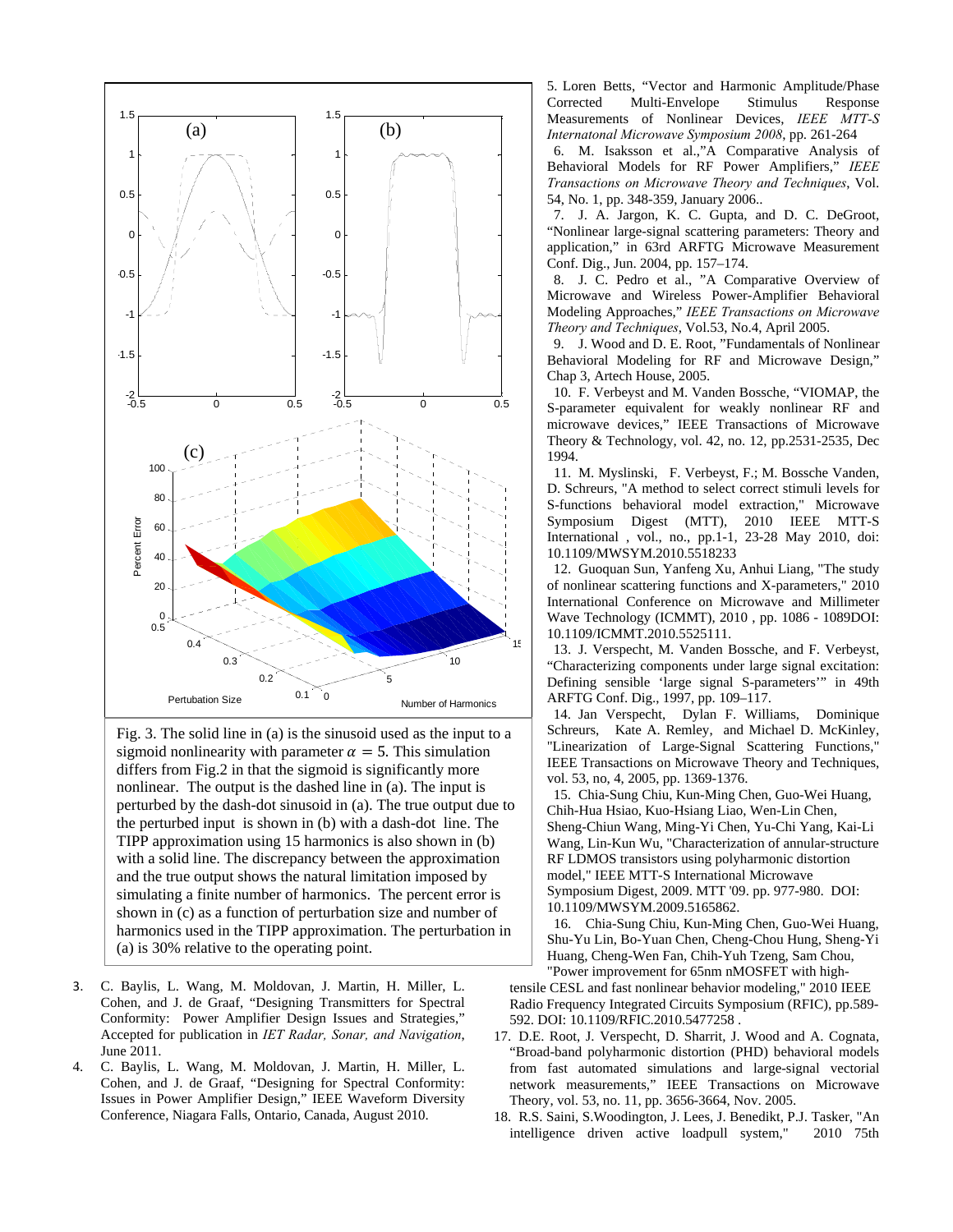Microwave Measurements Conference (ARFTG), pp.1-4. DOI: 10.1109/ARFTG.2010.5496327.

<span id="page-4-4"></span><span id="page-4-3"></span><span id="page-4-1"></span>19. J. Verspecht et al., "Multi-port, and Dynamic Memory Enhancements to PHD Nonlinear Behavioral Models from Largesignal Measurements and Simulations", *Conference Record of the* 

<span id="page-4-7"></span><span id="page-4-6"></span><span id="page-4-5"></span>

<span id="page-4-12"></span><span id="page-4-11"></span><span id="page-4-10"></span><span id="page-4-9"></span><span id="page-4-8"></span>Fig. 4. The solid line in (a) is the sinusoid used as the input t o a full-wave rectified nonlinearity. The output is the dashed line in (a). The input is perturbed by the dash-dot sinusoid in (a). The true output due to the perturbed input is shown in (b) with a dash-dot line. The TIPP approximation using 15 harmonics is also shown in (b) with a solid line. Similar results are seen to that in Fig.3, where the approximation is limited by the num ber of harmonics simulated. The percent error is shown in (c) as a function of perturbation size and number of harmonics used in the TIPP approximation. The perturbation in (a) is 30% relativ e to the operating point.

<span id="page-4-13"></span>*IEEE Microwave Theory and Techniques Symposium 2007*, pp.969-972, USA, June 2007.

<span id="page-4-2"></span><span id="page-4-0"></span>20. D.T. Bespalko, S. Boumaiza, "X-parameter measurement challenges for unmatched device characterization," 2010 75th Microwave Measurements Conference (ARFTG), pp.1-4. DOI: 1 .1 0 109/ARFTG.2010.5496317

- 21. D. Gunyan, J. Horn, Jianjun Xu; D.E. Root, "Nonlin ear validation of arbitrary load X-parameter and measurement-based device models," 2009 73rd Micro wave Measurement Conference, (ARFTG), pp. 1-4. DOI: 10.1109/ARFTG.2009.5278063.
- 22. J.M.Horn, J. Verspecht, D. Gunyan, L. Betts, D.E. Root, J.

Eriksson, "X-Parameter Measurement and Simulation of a GSM Handset Amplifier," 2008 European Microwave Integrated Circuit Conference, EuMIC 2008. pp.135-138. DOI: 10.1109/EMICC.2008.477224

23. Horn, L.Betts, C. Gillease, J. Verspecht, D.Gunyan,D.E. Root, "Measurement-based large-signal simulation of active components from automated nonlinear vector network analyzer data via X-parameters," IEEE International Conference on Microwaves, Communications, Antennas and Electronic Systems, 2008. COMCAS 2008. pp. 1-6. DOI: 10.1109/COMCAS.2008.4562819.

24. J. Randa, "Uncertainty analysis for noise-parameter measurements," Conference on Precision Electromagnetic Measurements Digest, 2008. pp. 498-499. DOI: 10.1109/CPEM.2008.4574871.

25. D.E. Root, J. Xu, J.Horn, M. Iwamoto, G. Simpson, "Device modeling with NVNAs and X-parameters," 2010 Workshop on Integrated Nonlinear Microwave and Millimeter-Wave Circuits (INMMIC), pp. 12-15. DOI: 10.1109/INMMIC.2010.5480151.

26. G. Simpson, J. Horn, D. Gunyan, D.E. Root, "Load $pull + N VNA = enhanced X-parameter of PA designs with$ high mismatch and technology-independent large-signal device models," 72nd ARFTG Microwave Measurement Symposium, 2008, pp. 88 - 91. DOI: 10.1109/ARFTG.2008.4804301 .

27. G. Simpson, "High power load pull with X-parameters - a new paradigm for modeling and design," Wireless and Microwave Technology Conference" (WAMICON), 2010<br>IEEE 11th Annual 2010, pp. 1 - 4 doi: IEEE 11th Annual 2010, 10.1109/WAMICON.2010.5461843

28. M.S. Taci, I. Doseyen, "Determining the harmonic components of nonlinear impedance loads in terms of resistances and reactances by using a current harmonic method," 9th Mediterranean Electrotechnical Conference, 1998. MELECON 98., Volume: 2, pp. 1000-1003. DOI: 10.1109/MELCON.1998.699379.

29. Jan Verspecht, Jason Horn, Loren Betts, Daniel Gunyan, Roger Pollard, Chad Gillease, David E. Root, "Extension of X-parameters to Include Long-Term Dynamic Memory Effects," Proceedings of the 2009 IEEE International Microwave Symposium - Boston, USA.

30. J. Wood, G. Collins, "Investigation of X-parameters measurements on a 100 W Doherty power amplifier," 75th Microwave Measurements Conference (ARFTG), 2010, pp. 1-7. DOI: 10.1109/ARFTG.2010.5496319.

31. Martin Schetzen, *The Volterra and Wiener Theories of Nonlinear Systems*, Revised edition, Krieger Publishing Company (2006).

32. John B. Thomas, *Introduction to Statistical Communication Theory*, John Wiley & Sons, (1969).

33. C. Baylis, R.J. Marks II, J. Martin, H. Miller, and M. Moldovan, "Going Nonlinear," *IEEE Microwave Magazine*, Vol. 12, No. 2, April 2011, pp. 55-64.